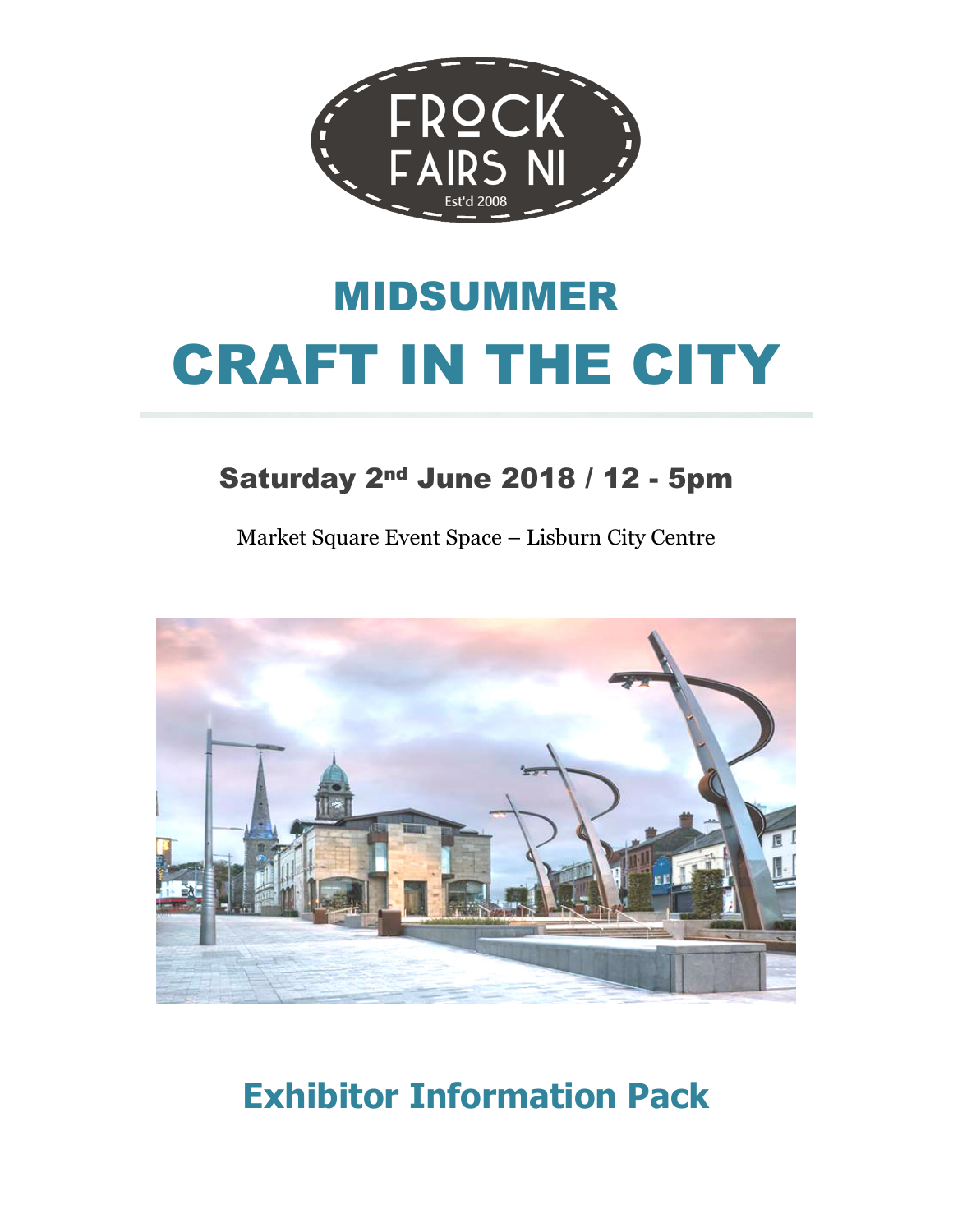We are delighted to announce that we will be returning to Lisburn on Saturday 2<sup>nd</sup> June 2018 for **Midsummer Craft In The City** at the lovely event space at Market Square directly in front of The Irish Linen Centre & Lisburn Museum in the City Centre.

Market Square Lisburn BT28 1AG

Stalls will be under marquee cover. Centrally located this event space is adjacent to the popular Linen Centre & Museum and is also surrounded by local shops & businesses in an area with high footfall. As with all our Lisburn fairs, this event is being partially funded by Lisburn & Castlereagh City Council so that we are able to make it free entry to the public.

We are now seeking applications from sellers of handcrafted, up-cycled and vintage

- Furniture, Homewares & Soft Furnishings
- Clothing, Fashion Accessories
- Jewellery
- Books and Stationery
- Artisan Food & Drink
- Art & Photography
- Toys & Child/Baby Goods
- Sewing and crafting supplies
- Crafting activities etc.

#### **CRITERIA**

Items for sale must comply with our **Fur Free Policy**, meaning that no real fur items may be displayed or sold, including real fur trims.

We have the right to reject any applications which we feel don't fit the ethos of our events.

#### **STALLS & PRICING**

The following stall sizes are available for this event:

Single Table Stall (without electric) £45

Single Table Stall (with electric) E50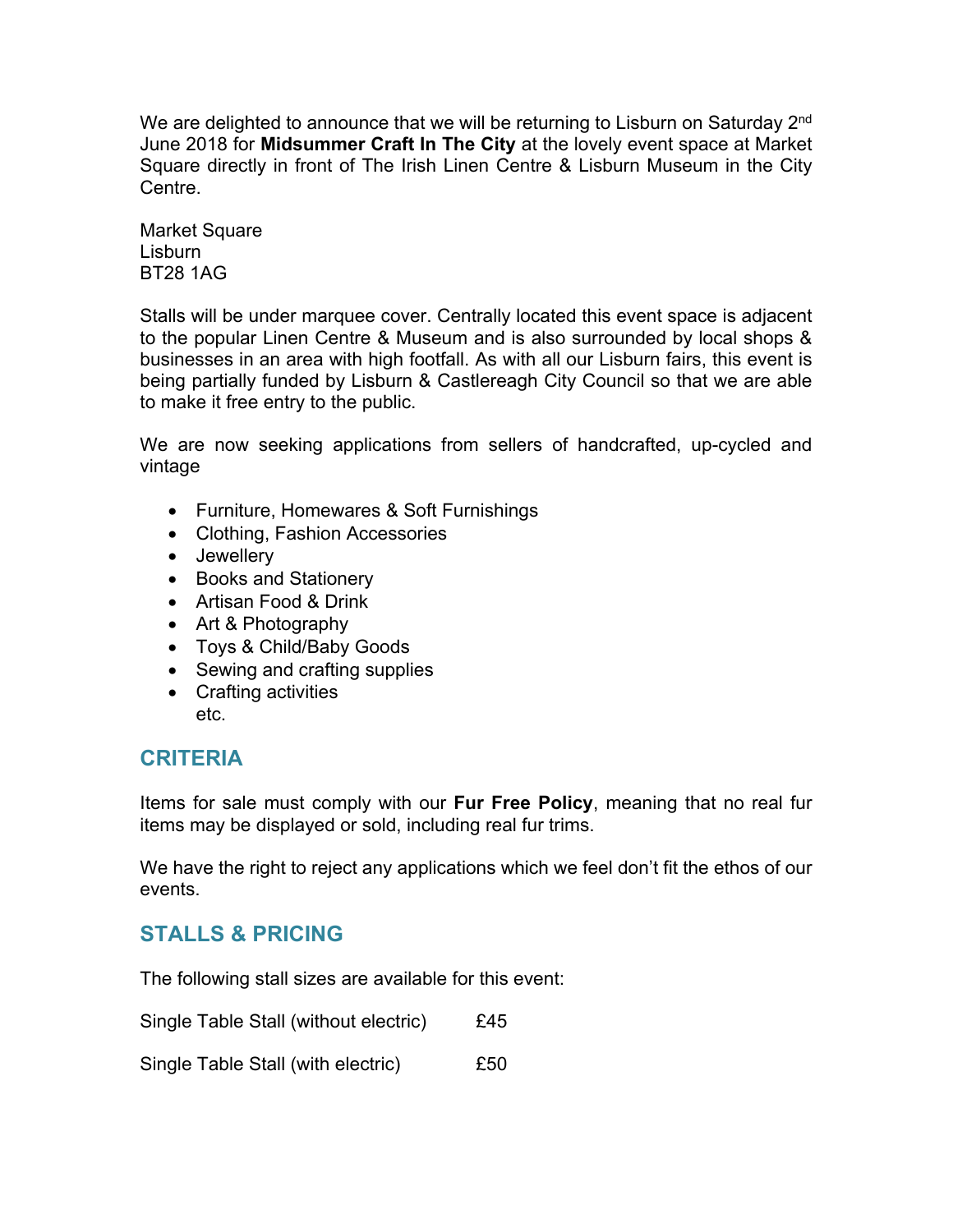#### *Please Note*:

Trestle tables and chairs will be provided by Lisburn City Centre Events. Exhibitors should bring their own tablecloths.

#### **BOOKING PROCEDURES**

- Please go to the [website booking page](http://www.frockfairsni.com/book-a-stall---midsummer-craft-in-the-city-saturday-2nd-june.html) to submit the online booking form.
- On receipt of your booking form we will confirm availability of space and issue a PayPal invoice to complete the booking process.

*Please Note: Payment should be made in full by PayPal within 4 days of reserving a space. If payment is not received within 4 days the space will be released and made available for other exhibitors to book.*

#### **TERMS AND CONDITIONS**

Submitting a booking form for this event will indicate that you have read, understand and accept all terms and conditions below, including the Cancellation Policy and our aforementioned exhibitor criteria including Fur Free Policy.

#### **EVENT AND VENUE RULES**

Exhibitors will be notified of set up times, access details and other rules regarding set up and breakdown of stalls in advance of the fair, and these must be complied with to ensure smooth running of the event.

#### **SECURITY, INSURANCE & INDEMNITY**

The organiser and the venue are not responsible for any loss or damage that may occur at any time during the fair, event set-up or break-down, and valuables should not be left unattended. Each exhibitor has the responsibility to ensure that they have adequate public liability insurance.

Each exhibitor is responsible for any loss, damage or injury to person or property arising from any negligence on their behalf at any time during the event. The exhibitor shall indemnify the organiser, and the venue, in respect of any loss, damage or injury arising from their acts, negligence or omission.